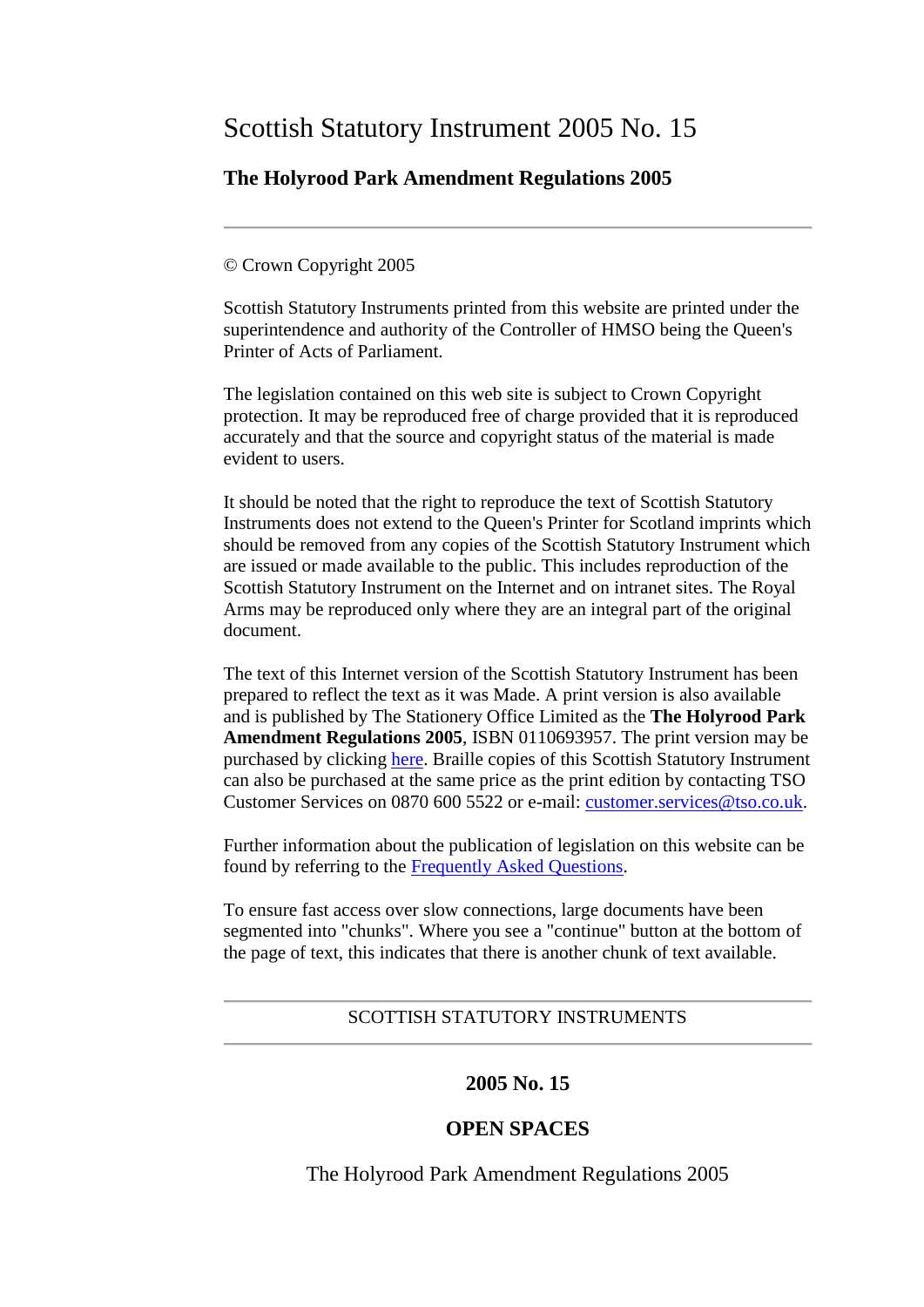| Made              |  |
|-------------------|--|
| Coming into force |  |

*Made 12th January 2005 Coming into force 14th January 2005*

The Scottish Ministers, in exercise of the powers conferred by sections 2(1) of the Parks Regulations (Amendment) Act 1926[\[1\]](http://www.opsi.gov.uk/legislation/scotland/ssi2005/20050015.htm#note1#note1), and by section 62 of the Road Traffic Regulation Act 1984[\[2\]](http://www.opsi.gov.uk/legislation/scotland/ssi2005/20050015.htm#note2#note2) and of all other powers enabling them in that behalf, hereby make the following Regulations, a draft of which has, in accordance with section 2(2) of the Parks Regulations (Amendment) Act 1926, section 6(2) of the Statutory Instruments Act 1946[\[3\]](http://www.opsi.gov.uk/legislation/scotland/ssi2005/20050015.htm#note3#note3), and articles 3(3) and 12 of the Scotland Act 1998 (Transitory and Transitional provisions) (Statutory Instruments) Order 1999[\[4\]](http://www.opsi.gov.uk/legislation/scotland/ssi2005/20050015.htm#note4#note4), been laid before the Scottish Parliament and a period of 40 days having expired without a resolution that the Regulations be not made:

### **Citation and commencement**

 **1.** These Regulations may be cited as the Holyrood Park Amendment Regulations 2005 and shall come into force on 14th January 2005.

#### **Amendment of the Holyrood Park Regulations 1971**

 **2.** The Holyrood Park Regulations 1971[\[5\]](http://www.opsi.gov.uk/legislation/scotland/ssi2005/20050015.htm#note5#note5) are amended in accordance with the following regulations.

**3.** In regulation 2(1) (interpretation)-

(a) after the definition of "heavy commercial vehicle" insert-

" "holiday" means Christmas Day, Boxing Day, New Years Day, Good Friday and Easter Monday; "motor cycle" means a mechanically propelled vehicle with fewer than four wheels of which the weight unladen does not exceed 410 kilogrammes;";

(b) after the definition of "Park-keeper" insert-

" "parking permit" means a permit issued by the Scottish Ministers for the parking of the vehicle in question; "parking ticket" means a ticket, obtained for the parking of the vehicle in question in the Park which shows the charge paid and the period in respect of which the charge has been paid;"; and

(c) after the definition of "notice or sign" insert-

" "valid parking ticket" means a parking ticket, showing as the period in respect of which the charge has been paid a period comprising the entire period during which the vehicle remains parked.".

 **4.** After regulation 4(20) (acts for which written permission is required) insert-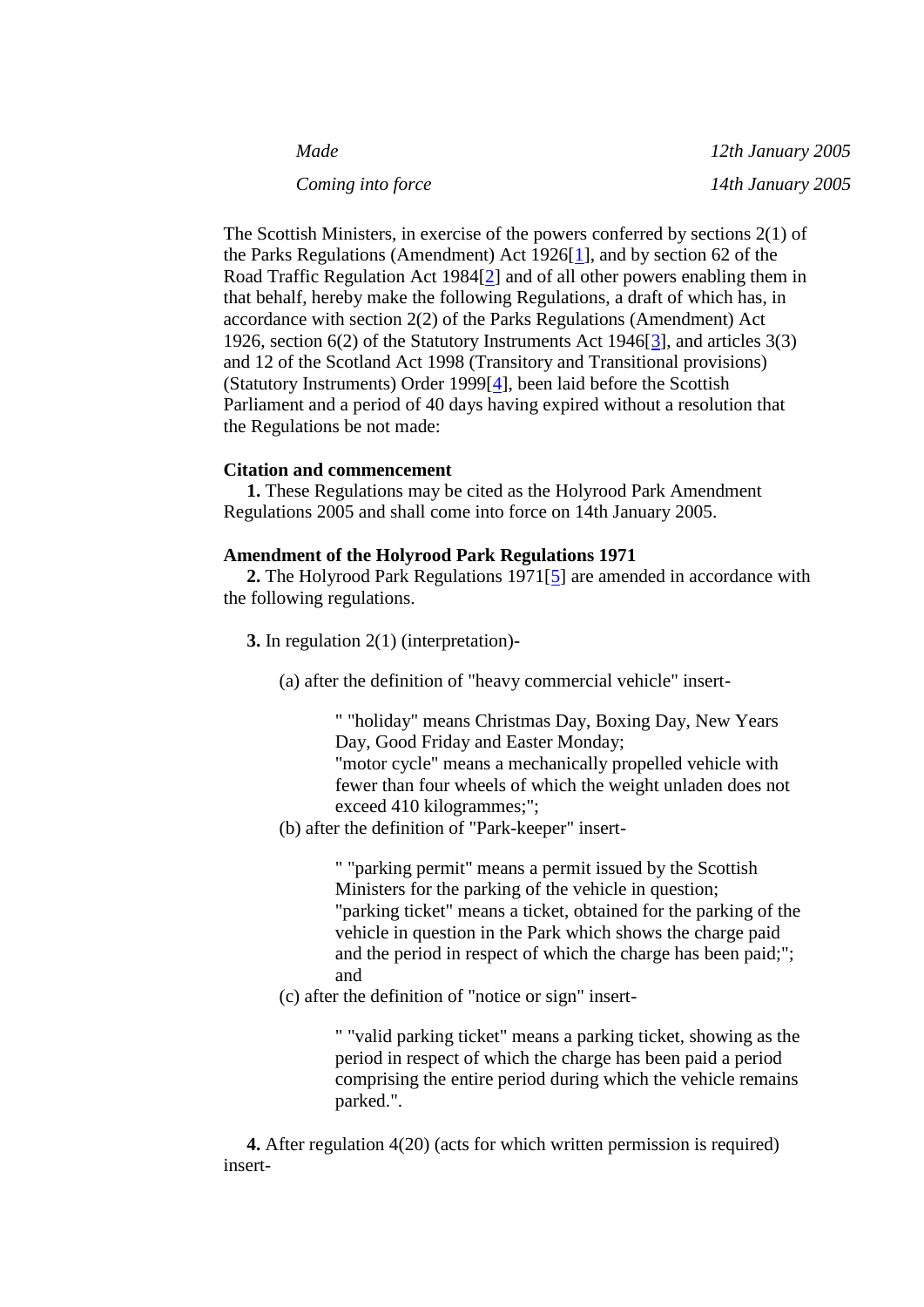" (21) leaving a vehicle in the Broad Pavement car park to the south of the Palace of Holyroodhouse at any time between 0830 hours and 1730 hours on any day except a Saturday, Sunday or holiday unless a valid parking ticket is displayed in the vehicle in such a way that it is clearly visible to a person outside the vehicle,

> except that a parking ticket shall not be required in respect of- (i) a vehicle in which a badge issued under section 21 of the Chronically Sick and Disabled Persons Act 1970[\[6\]](http://www.opsi.gov.uk/legislation/scotland/ssi2005/20050015.htm#note6#note6) is displayed in accordance with regulations made under that section;

> > (ii) a motor cycle;

(iii) any vehicle in which a parking permit is displayed in such a way that it is clearly visible to a person outside the vehicle and which is allowed to remain parked in accordance with the terms of that parking permit.

 (22) leaving a vehicle in Broad Pavement car park during the periods referred to in paragraph (21) for a period longer than four continuous hours.".

**5.** After regulation 4 insert-

#### " *Parking Charges and Excess Charge and Penalty*

 **4A.** The charge for a parking ticket shall be £1 for each hour or part thereof.

**4B.**  $\cdot$  (1) An excess charge of £30 shall be payable, in accordance with paragraphs (2), in respect of any vehicle which remains parked in contravention of paragraphs (21) or (22) of regulation 4.

 (2) The excess charge shall be paid to the Scottish Ministers, or to a person authorised by them to receive such charge on their behalf, by the person who parked the vehicle in the Park within 14 days of a written demand for the same.

 (3) Payment of the excess charge in accordance with paragraph (2) shall preclude proceedings being commenced for contravention of paragraphs (21) or (22) of regulation 4."

*PATRICIA FERGUSON* A member of the Scottish Executive

St Andrew's House, Edinburgh 12th January 2005